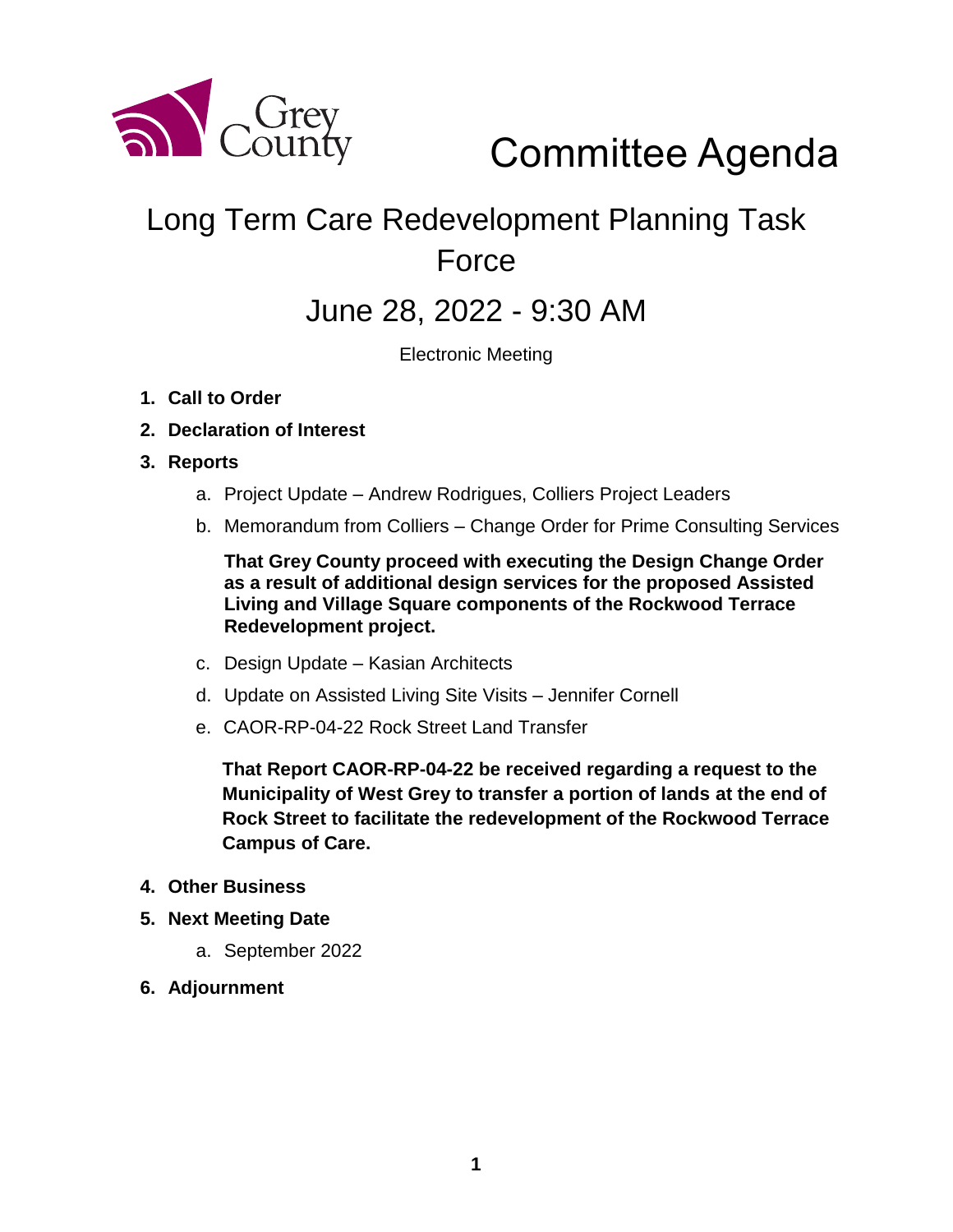



#### MEMORANDUM

| To:      | Kim Wingrove, CAO, Grey County                   | Doc Ref: | Doc. # P0103-969784674-89 (1.0) |
|----------|--------------------------------------------------|----------|---------------------------------|
| From:    | Andrew Rodrigues, Sr. Project Manager            | Date:    | June 7, 2022                    |
| Project: | Grey County LTC Redevelopment - Rockwood Terrace |          |                                 |
| Subject: | RT LTC Redevelopment – DCO 1 – Memo to Client    |          |                                 |

In March 2022, Grey County approved and provided direction to the project team to proceed with Option 2 for its Campus of Care, which is defined as the development of a new Long Term Care (LTC) Home, an Assisted Living Facility and a Village Square along with associated horizontal infrastructure. A total Project Budget of \$108,498,050 was approved for this option, based on a Class D cost estimate.

Following this approval, Colliers requested a Fixed Fee proposal from Kasian Architecture Inc. for the provision of design services for the Assisted Living (AL) and Village Square (VS) components of Grey County's Campus of Care including the extension of South Street and Rock Street.

A Fixed Fee of \$1,675,190 + HST was submitted by Kasian consisting of Kasians' Architect quotation (\$1,540,300 + HST) plus EXP's proposals for Civil additional scope, traffic analysis and conceptual roadway design (\$105,560 + \$29,330 + HST).

Kasian's original fee, expressed as a percentage of the original construction budget, is 5.5%. By comparison, the amended fee (original fee + change order) would represent 4.5% of the revised construction budget. The fee is within the budgeted amount of \$1,750,000 for Prime Consulting Services associated with the Assisted Living and Village Square components. On this basis, Colliers recommends proceeding with the execution of the Change Order.

It is proposed that Prime Consulting services would remain under a single contract with Grey County. This would be achieved via amendment of the existing contract through a Design Change Order (DCO) versus a separate contract. Invoicing would be separate for the LTC and other components in order to facilitate cost submissions Ministry of Long Term Care (MLTC). The same approach would apply for construction, where a single contract would be awarded and the General Contractor would provide a cost breakdown for the LTC component to facilicate cost submissions to the MLTC.

In order to accommodate additional design activities, it is expected that the tender date will be impacted by four (4) months. The construction schedule is also anticipated to be extended by approximately six (6) months due to the increased scope and also the preference expressed by Grey County to fully complete the construction prior to a First Resident Date as opposed to phased occupancy to allow for an earlier First Resident Date. This would increase the contract end date by ten (10) months, and revise the contract areas as follows: Commencement of Construction (A7.1) would be revised to 05-November-2023 and Substantial Performance of the Work (A7.2) would be revised to 07-March-2026.

There are a series of exclusions & assumptions that have been listed under Kasian's proposal. These will be monitored by the project team and will be brought to Grey County's attention should additional services be required that are not captured under the fixed fee proposal.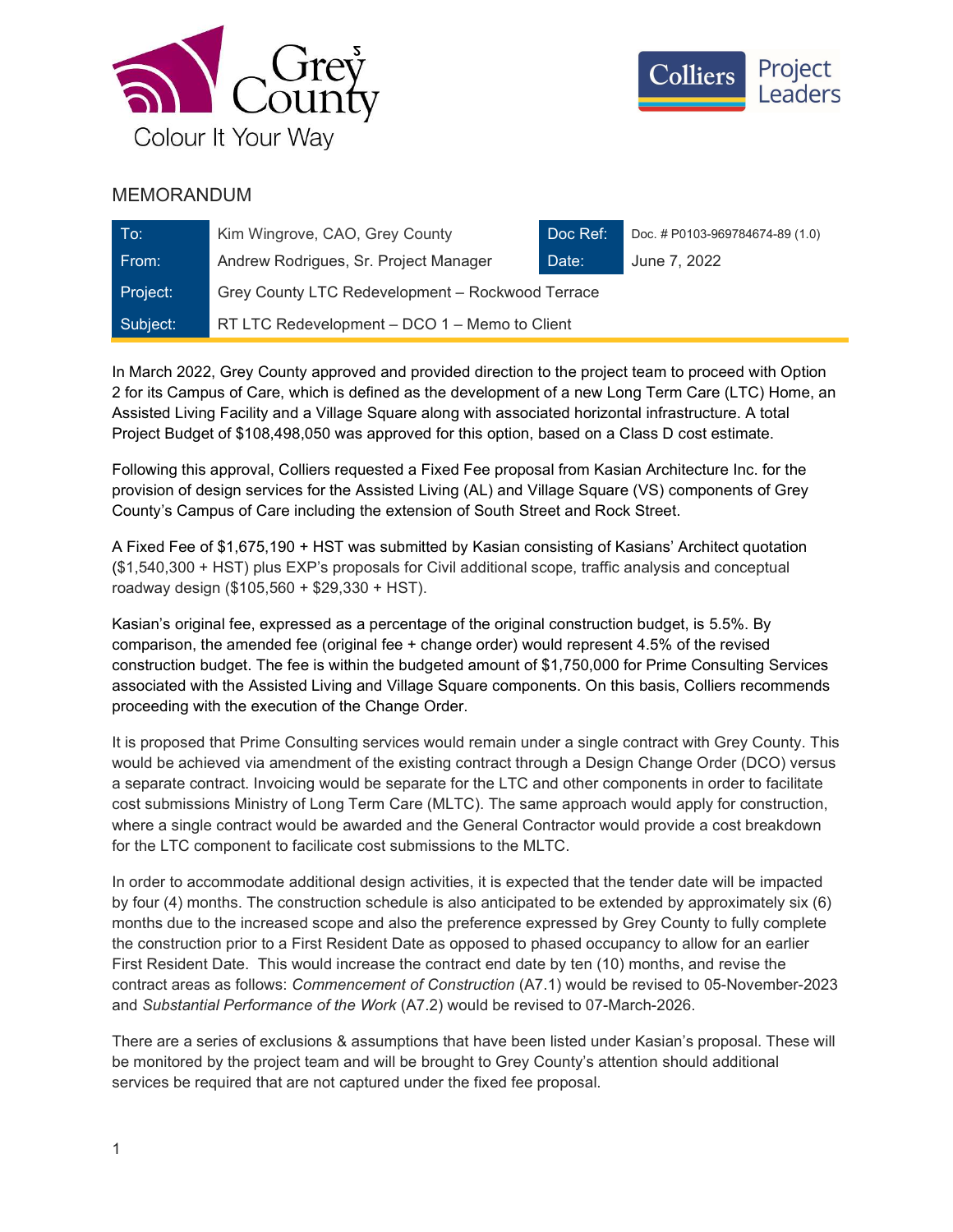Memorandum to Grey County LTC Redevelopment – Rockwood Terrace RT LTC Redevelopment – DCO 1 – Memo to Client Doc. # P0103-969784674-89 (1.0)

**3**



- Village Square: Kasian's proposal includes base building design (shelled space) for tenant spaces, and full design for common/shared public elements such as entrances, public and backof-house corridors, fire and life safety systems, vertical circulation, public washrooms, and a modest office suite. Mechanical, electrical and IT base building systems will be designed and ready for tenants to connect to; common/public shared spaces will be user-ready.
- Access Road Design (EXP): The project team will evaluate opportunities to reduce the effort and fee associated with the traffic analysis (\$9.6K). Requirements with the Municipality and other authorities having jurisdiction will be further investigated and may require additional services for landscaping, streetlighting and illumination and mechanical and electrical design. EXP disbursements during the Contract Administration (CA) phase of the project have also been excluded and will be adjusted based on the actual construction duration of the access road extensions in relation to the schedule for exterior site development activities. This will enable the project team to take advantage of potential cost savings from concurrent site visits / inspections for both the access road and site development.

As immediate next steps, following direction from Grey County, the project team will circulate the Design Change Order for execution by all parties and will initiate design activities associated with the Assisted Living and Village Square Component.

Should you require additional information, please do not hesitate to contact me.

Sincerely,

Andrew Rodrigues B.Eng., MHA, PMP Senior Project Manager COLLIERS PROJECT LEADERS Main 613 216 4345 x 3223 | Mobile 613 878 3473 Suite 700, 150 Isabella Street | Ottawa, ON K1S 1V7 | Canada Andrew.Rodrigues@colliersprojectleaders.com

**Attachments** RT LTC Redevelopment – Design Change Order 1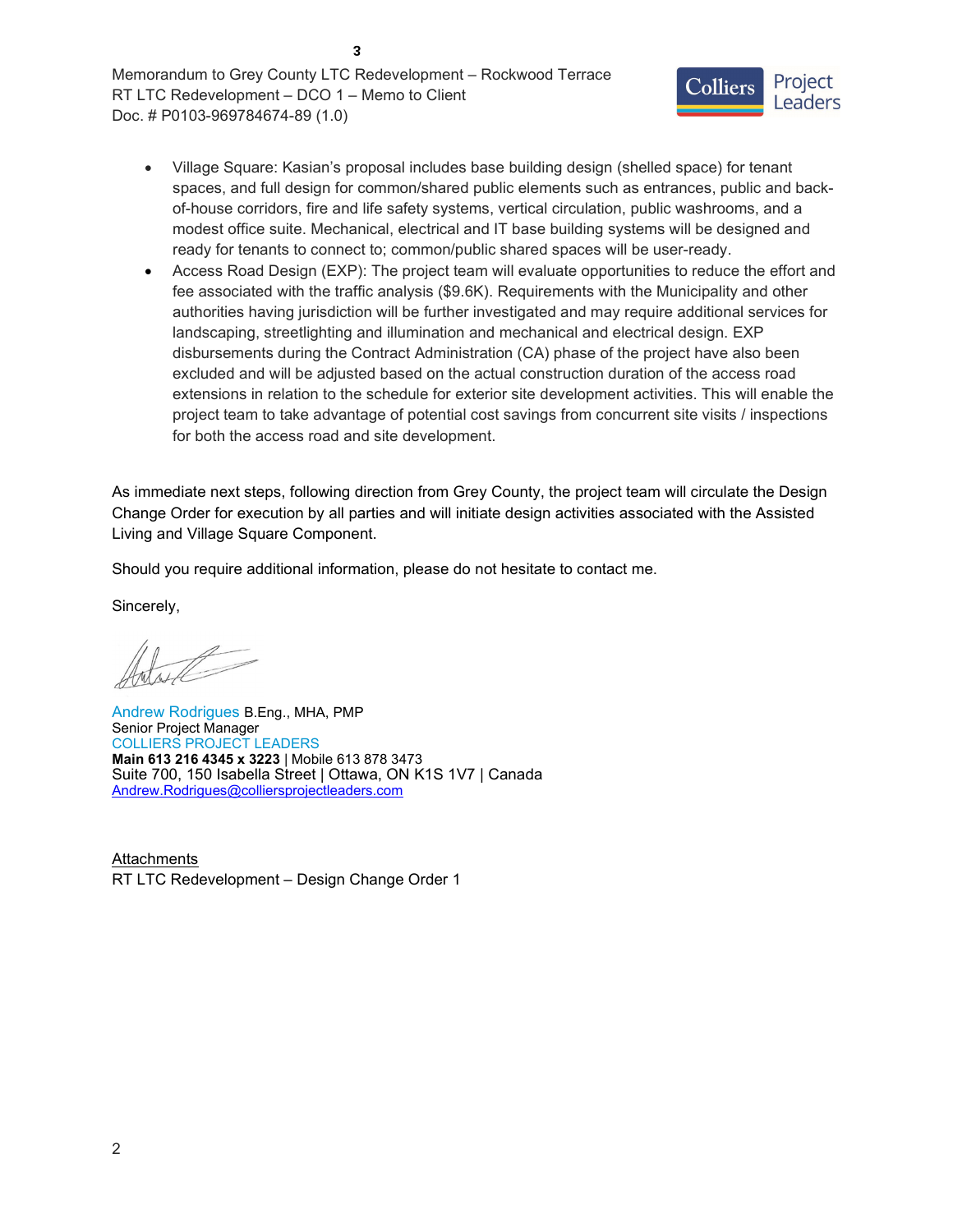

# Committee Report

| To:                         | Chair Burley and Members of the Long Term Care<br><b>Redevelopment Task Force</b> |
|-----------------------------|-----------------------------------------------------------------------------------|
| <b>Committee Date:</b>      | June 28, 2022                                                                     |
| <b>Subject / Report No:</b> | CAOR-RP-04-22                                                                     |
| Title:                      | Rock Street - Partial Land Transfer Request                                       |
| Prepared by:                | <b>Randy Scherzer</b>                                                             |
| <b>Reviewed by:</b>         | Kim Wingrove                                                                      |
| Lower Tier(s) Affected:     | Municipality of West Grey                                                         |
| Status:                     |                                                                                   |

## Recommendation

1. **That Report CAOR-RP-04-22 be received regarding a request to the Municipality of West Grey to transfer a portion of lands at the end of Rock Street to facilitate the redevelopment of the Rockwood Terrace Campus of Care.**

## Executive Summary

County staff have had initial discussions with West Grey staff regarding a portion of lands at the end of Rock Street that will be required to facilitate the redevelopment of the Rockwood Terrace Campus of Care in the settlement area of Durham, Municipality of West Grey. The lands in question (Part 1 of Plan 17R-1602) currently form part of a cul-de-sac at the end of Rock Street and would need to be formally 'closed' as a public highway and ownership transferred to the County. To facilitate the transfer, a temporary replacement 'cul-de-sac' and temporary widening may be required to accommodate traffic utilizing Rock Street during the construction of the Rockwood Terrace Campus of Care. The need for a temporary cul-de-sac and widening will be reviewed by the Kasian Team as part of the overall traffic analysis associated with the Rockwood Terrace Campus of Care project and through further discussions with West Grey staff.

### Background and Discussion

County staff have had initial discussions with West Grey staff regarding a portion of lands which form part of a 'cul-de-sac' at the end of Rock Street. The lands are described as Part 1 of RP 17R-1602, Geographic Town of Durham, Municipality of West Grey and are highlighted in yellow in Figure 1 below. The subject lands will form part of the overall Rockwood Terrace Campus of Care lands and therefore the lands will need to be formally 'closed' as a public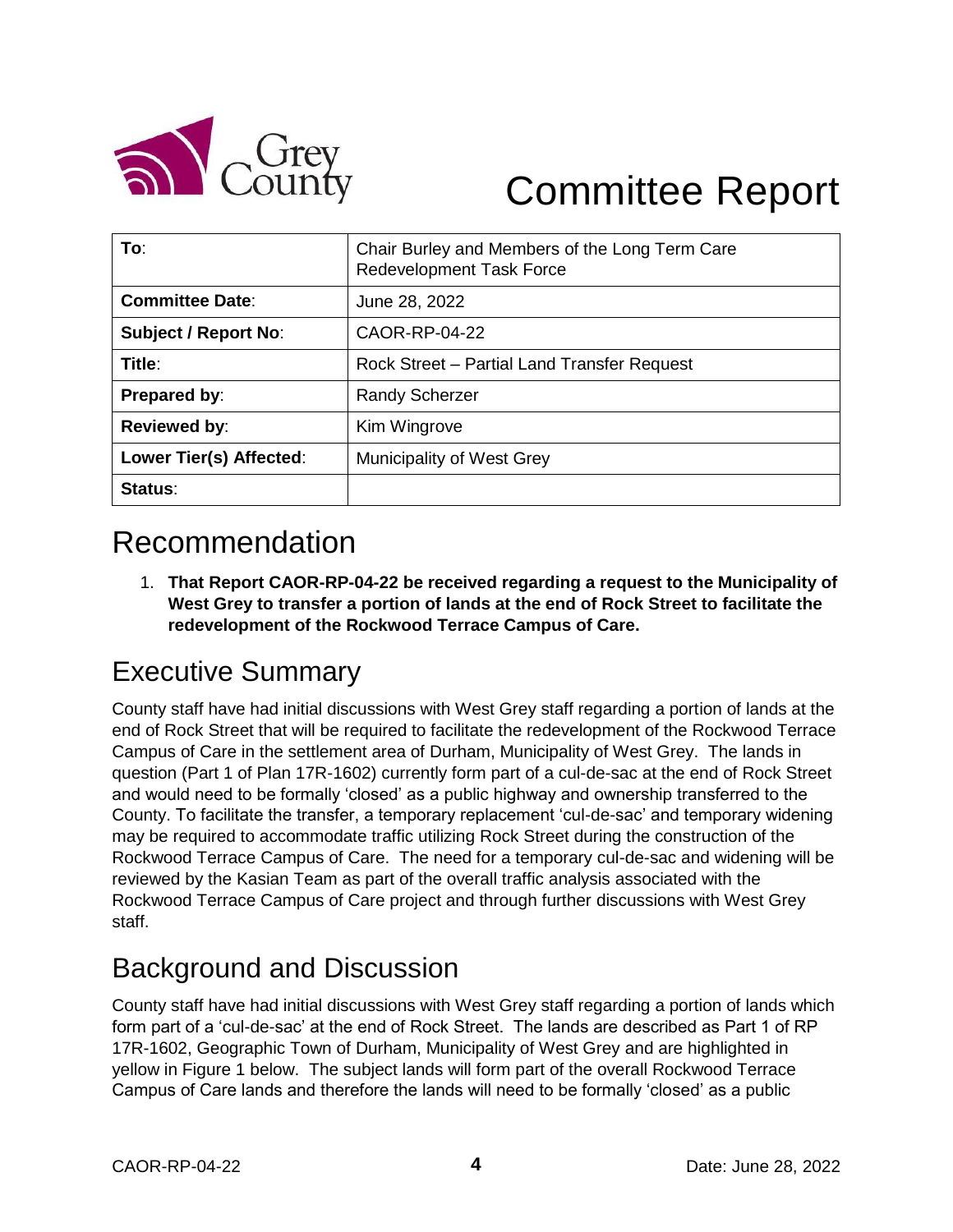highway and transferred to the County. As part of the proposed Rockwood Terrace Campus of Care, Rock Street and South Street East will be extended to connect the two streets in order to provide municipal road access to the Campus of Care. Once the roads have been extended the cul-de-sac at the end of Rock Street will no longer be required.



Figure 1 – Plan 17R-1602

Based on initial discussions with West Grey staff, it was noted that a temporary cul-de-sac may need to be created at the end of Rock Street during the construction of the Campus of Care to accommodate existing traffic utilizing Rock Street. West Grey staff indicated that temporary widening of Rock Street may be required to accommodate on-street parking for the existing Rockwood Terrace staff on the east side of Rock Street during the construction phase. Figure 2 shows the lands that could be required to support a temporary cul-de-sac highlighted in green, the temporary widening of Rock Street that may be required highlighted in yellow, the Rock Street and South Street East road extensions shown in light blue, and the lands being used for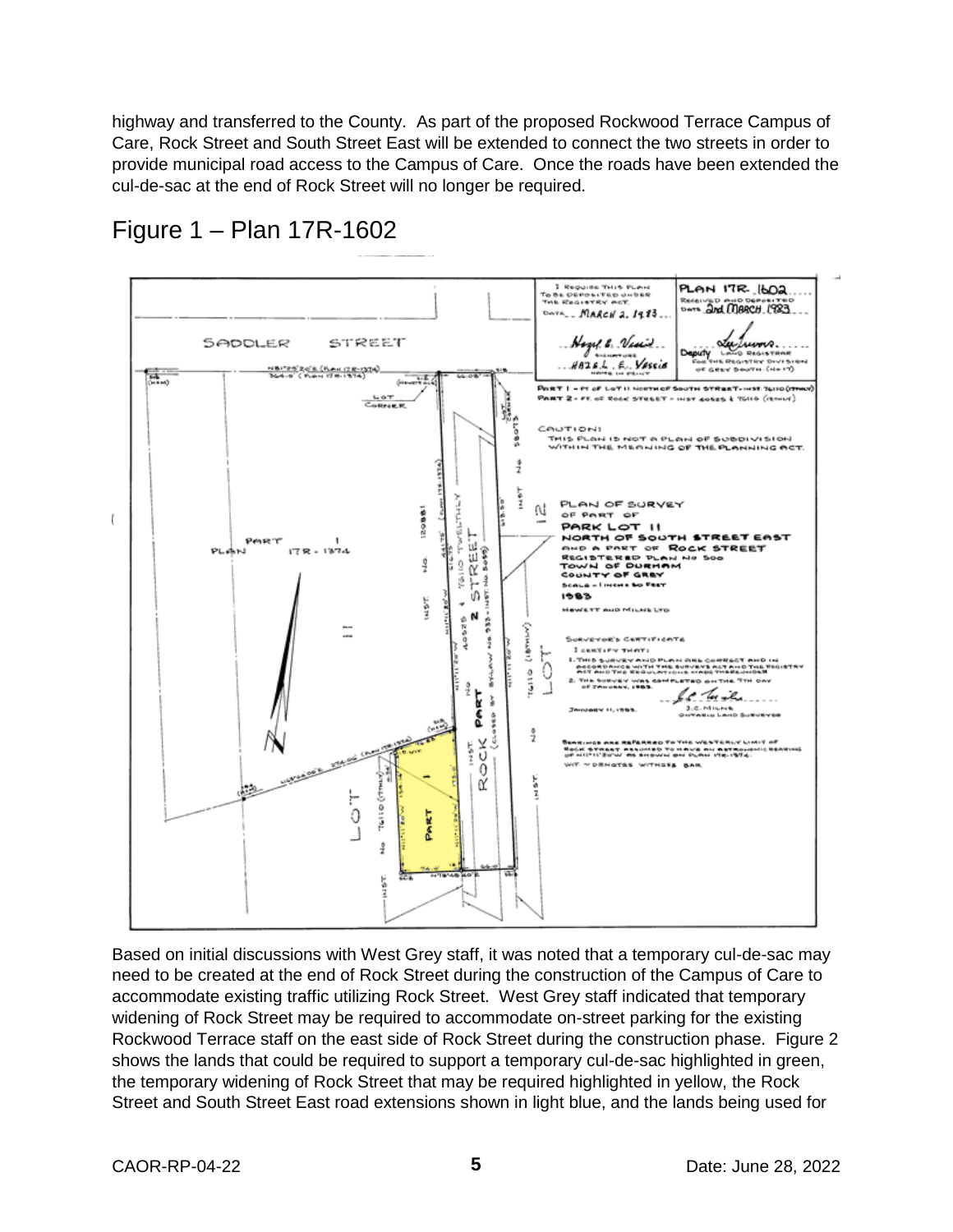the Rockwood Terrace Campus of Care shown in aquamarine. The County owns lands east of Rock Street and therefore if a temporary cul-de-sac and/or widening is required then a portion of the lands could be temporarily transferred to West Grey until such time as the Rock Street East and South Street East extensions are fully constructed. At that time, any lands transferred for the temporary cul-de-sac and/or widening can transferred back to the County. These matters will be reviewed in further detail as part of the Traffic Analysis being conducted by the Kasian design team and through further discussions with West Grey.

#### Figure 2 – Diagram of Subject Lands



The following are the potential next steps in order to facilitate the transfer of the portion of lands at the end of Rock Street to the County as well as the potential steps required if a temporary cul-de-sac and/or widening is required during the construction phase (see Figure 2):

- 1. The Existing West Cul-de-Sac (orange) currently forms part of Rock Street. It needs to be formally closed as a public highway and ownership transferred to the County so that it may form part of the lands for the Campus of Care.
- 2. In order to facilitate the movement of vehicles on Rock Street south of Saddler Street without the existing West Cul-de-Sac and prior to the establishment of the South Street and Rock Street extensions (light blue), a replacement for the cul-de-sac might be required.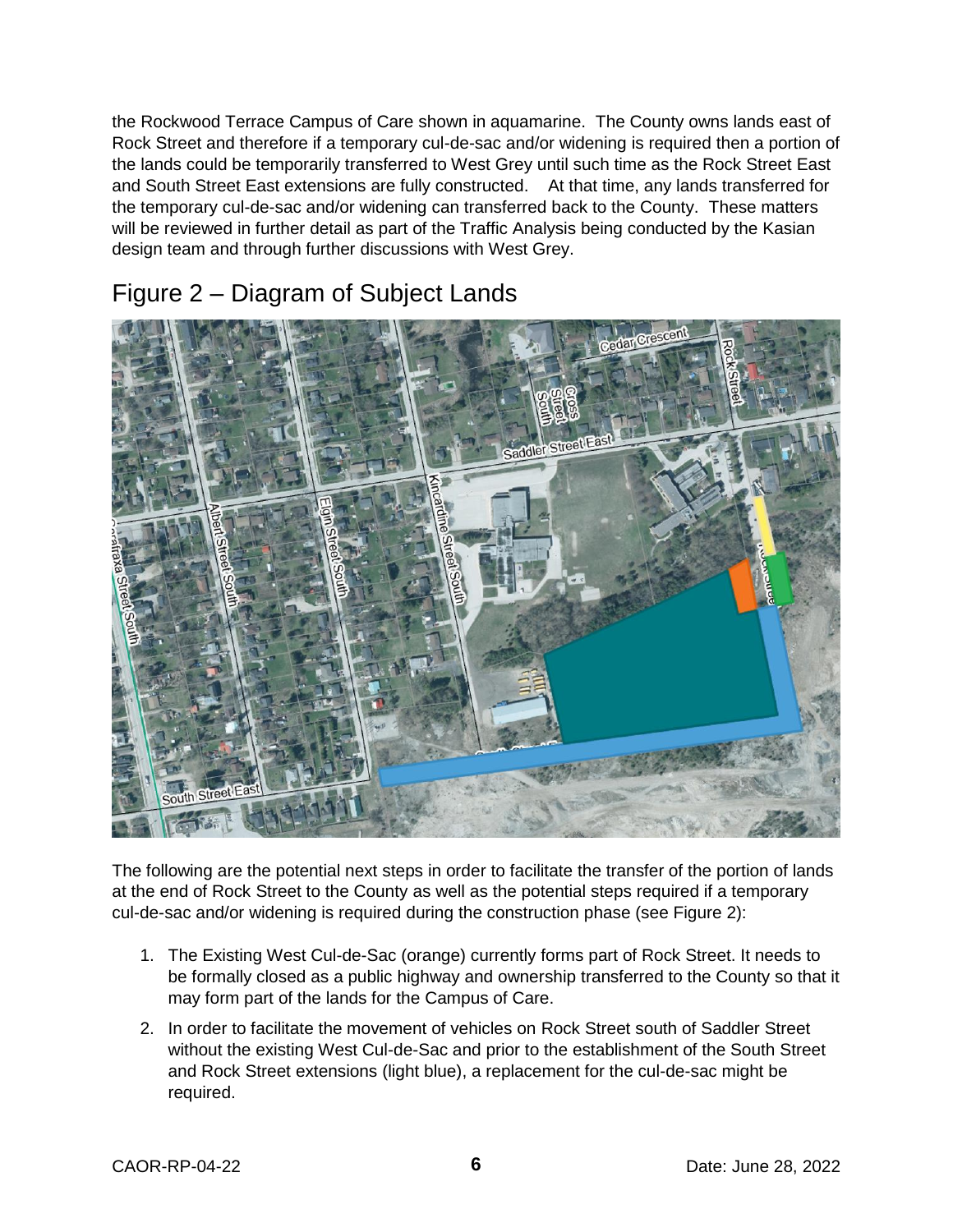- 3. The County can provide land for a replacement cul-de-sac on the east side of Rock Street if required; this land is identified on the diagram in green (the "Temporary East Cul-de-Sac"). It would need to be transferred to West Grey and West Grey must take steps (if any are necessary) to dedicate it as part of the public highway that is Rock Street.
- 4. Rock Street immediately north of the cul-de-sac lands may need to be temporarily widened to provide parking spaces to offset those that will be displaced by construction activity.
- 5. The County can provide land for the widening referred to in item 4 above if required; it is identified on the diagram in yellow (the "Temporary Rock Street Widening") and it must be transferred to West Grey and West Grey must take steps (if any are necessary) to dedicate it as part of the public highway that is Rock Street.
- 6. Before either the Temporary East Cul-de-Sac (green) and the Temporary Rock Street Widening (yellow) may serve the roles outlined above, necessary road improvements must be designed and constructed on them. Only once those are complete may the Existing West Cul-de-Sac be closed and transferred to the County.
- 7. Land must be provided for the South Street East and Rock Street extensions (blue). The County can provide this land; it must be transferred to West Grey and West Grey must take steps to dedicate them as extensions of the public highways that are South Street East and Rock Street.
- 8. Before the South Street East and Rock Street extensions may be dedicated as public highways, road improvements must be designed and constructed on them. We also expect that improvements to provide municipal and utility services within their right-ofway will need to be designed and constructed.
- 9. Once the South Street East and Rock Street extensions (blue) are dedicated as public highways, the Temporary East Cul-de-Sac (green) and Temporary Rock Street Widening (yellow) must be closed as public highways and title to them returned to the County for future development of the County-owned lands east of Rock Street.

The timelines to carry out this work have not been fully determined, but the County is prepared to continue to work collaboratively with West Grey to find efficient ways to accomplish this work that will meet the needs and priorities of both West Grey and the County.

In order to formalize the arrangements described above, County staff will prepare a Memorandum of Understanding with West Grey, along with any matters that West Grey would like to include as part of the expansion of the road system related to the redevelopment of the Rockwood Terrace Campus of Care.

#### Legal and Legislated Requirements

None

#### Financial and Resource Implications